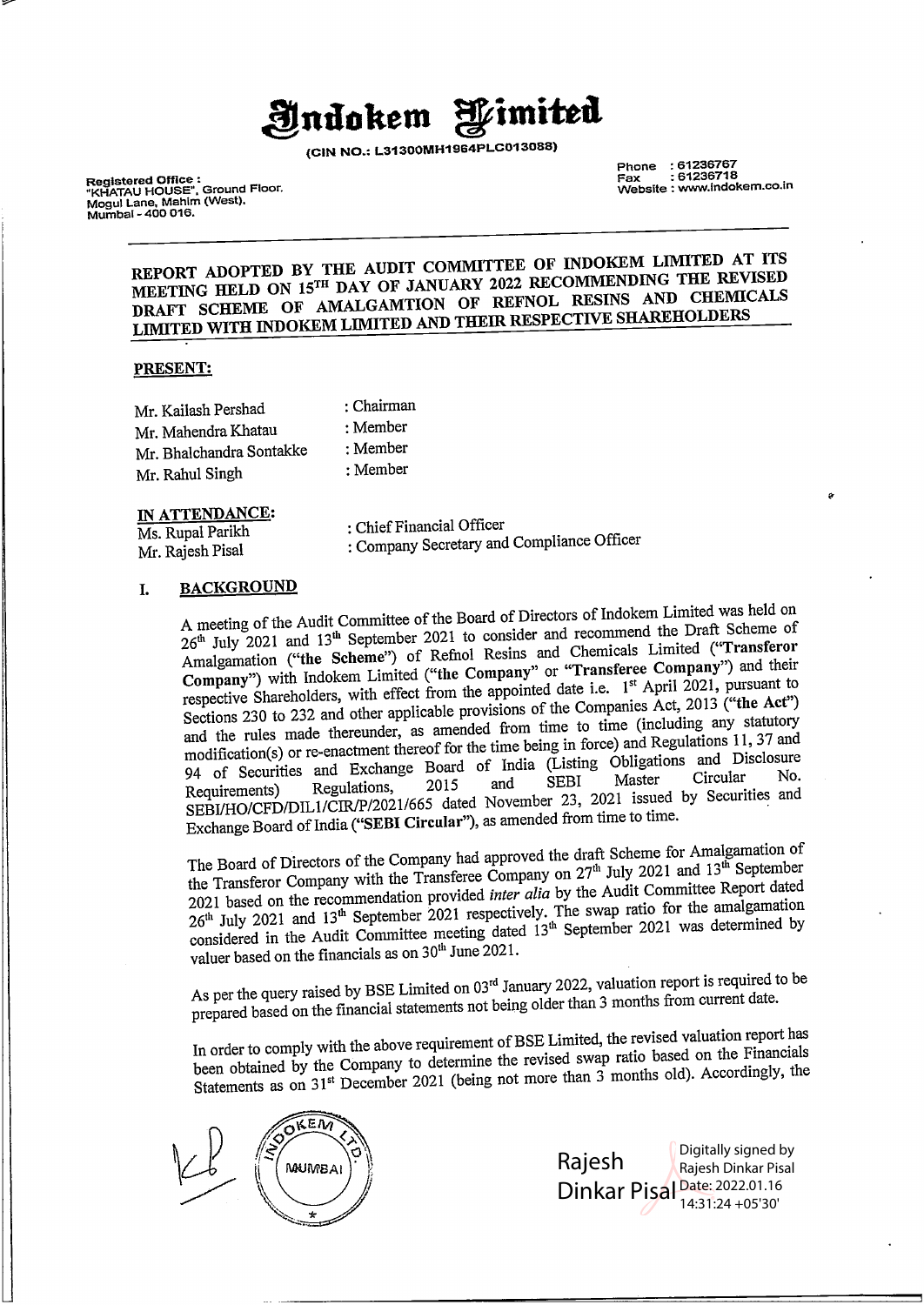# **J1!ndo kem ~imiud**

**(CIN NO.: L31300MH1964PLC013088)** 

**Registered Office :<br>"KHATAU HOUSE", Ground Floor.<br>Mogul Lane, Mahim (West),<br>Mumbai - 400 016.** 

**Phone : 61236767 Fax : 61236718 Website : www.indokem.co.in** 

swap ratio in the draft Scheme for Amalgamation has been amended based on the said valuation report. Further, the scheme is also amended to provide reference to the new Master valuation report. Further, the scheme is also amended to provide reference to the new Master Valuation report: I divide, the external time place of the old Master Circular dated 22<sup>nd</sup> December 2020.

In this connection, the following documents were placed before the Audit Committee for their consideration and recommendation to the Board of Directors:

- 
- (a) Revised Draft Scheme<br>(b) Certificate dated 22<sup>nd</sup> July 2021 issued by CNK and Associates LLP, Chartered Accountants, statutory auditors of the Company, to the effect that the Scheme is in compliance with applicable Accounting Standards specified by the Central Government in Section 133 of the Act;
- (c) Valuation Report dated 14<sup>th</sup> January 2022 ("Valuation Report") issued by Niranjan (c) Valuation Report dated 14<sup>th</sup> January 2022 Kumar, Registered Valuer - Securities or Financial Assets **("Valuer"),** prepared based on the limited review financial statement dated 31 st December 2021, recommending the consideration for amalgamation of the Transferor Company with Transferee Company;
- and (d) Fairness Opinion dated 14u, January 2022 **("Fairness Opinion")** issued by Kunvarji Finstock Private Limited providing a fairness opinion on the consideration for amalgamation of the Transferor Company with Transferee Company recommended by the Valuer in Valuation report dated  $14<sup>th</sup>$  January 2022;

### II. **NEED FOR THE MERGER**

The pandemic which has gripped the entire World from early 2020 makes one rethink priorities. Being a mid-sized Corporate, the Company is not immune to this thought process. First and foremost the thought is to control costs and recover from supply chain and logistical disruptions. By learning the right lessons from the pandemic, the Company has taken an opportunity to tum the COVID-19 disruption to its advantage by consolidating the 2 entities with an eye toward stimulating growth, gaining competitive advantages, increasing market share and influencing supply chains.

The Management foresees growth for both companies. Moreover, it will mean more financial power from the revenue generated by pooling the incomes of both businesses. As a chain reaction, having a greater financial power will also mean occupying a larger share of the market and having more influence over the customers by reducing the competition.

### **Ill. RATIONALE FOR THE SCHEME**

The Transferor Company and the Transferee Company are engaged in similar lines of business and complement each other. With an intent to expand the business and achieve larger product portfolio, economies of scale, efficiency, optimisation of logistic and distribution network and other related economies by consolidating the business operations being managed by different management teams, the Board of Directors of the Transferor Company and the Transferee Company propose to consolidate the business of the Transferor Company with the Transferee



Rajesh Dinkar Pisal

Digitally signed by Rajesh Dinkar Pisal Date: 2022.01.16 14:32:09 +05'30'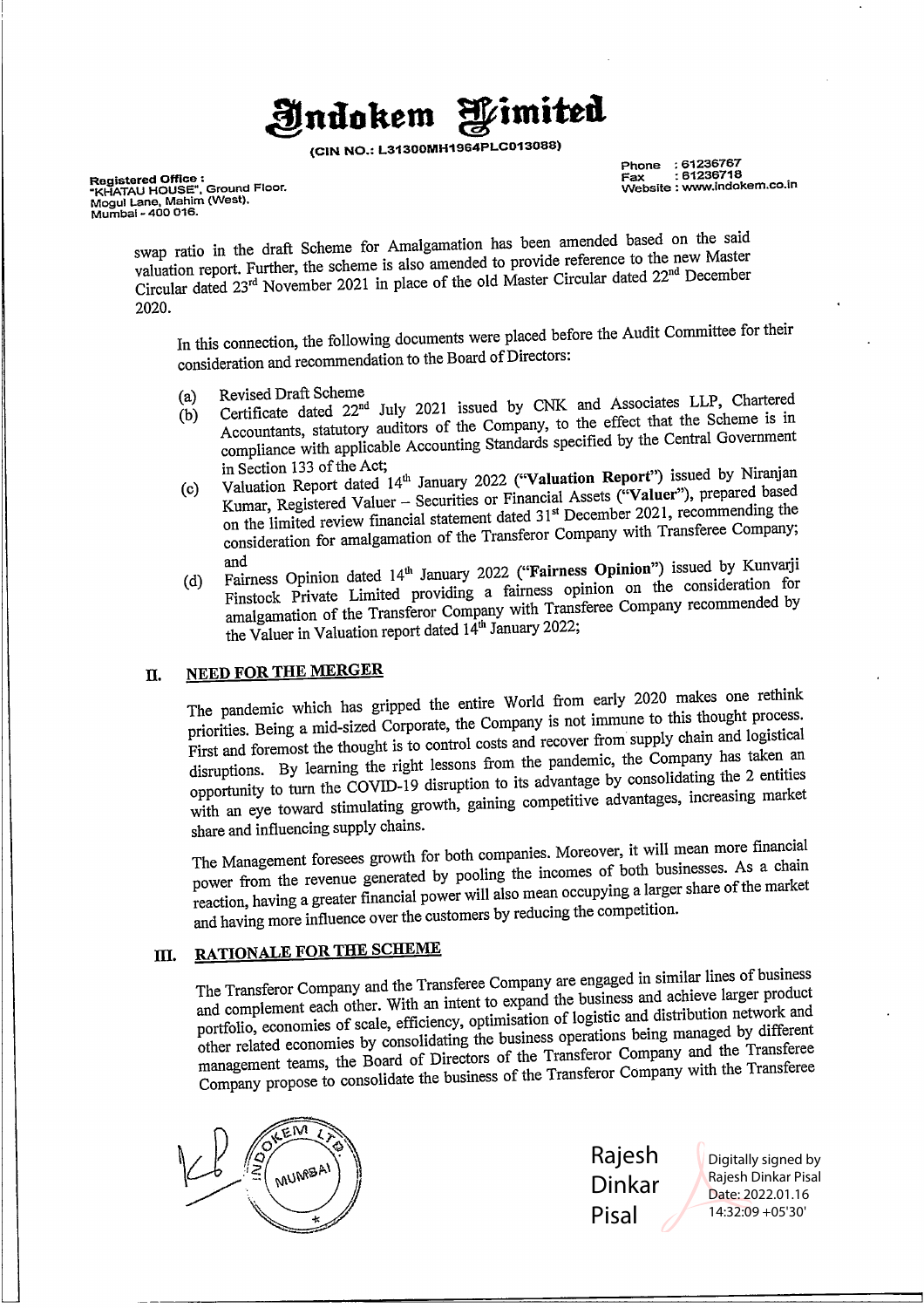# **ljndokem ~imited**

(CIN **NO.:** L31300MH1964PLC013088)

**Registered Office : "KHATAU HOUSE", Ground Floor. Mogul Lane, Mahim {West), Mumbai - 400 016.** 

**Phone : 61236767 Fax : 61236718 Website : www.indokem.co.in** 

Company. The proposed amalgamation of the Transferor Company with Transferee Company would inter alia have the following benefits:

- 1. Creation of a combined entity, hosting all products under the Transferee Company, thereby resulting in diversified portfolio of products, economies of scale, operational rationalization, efficiency of management and maximizing value for the shareholders.
- 2. Greater synergies between businesses and optimum use of manufacturing facilities, marketing strength, R & D facilities, Certifications resulting in productivity gains thereby maximizing value for the shareholders.
- 3. Optimum use of infrastructure and organizational efficiency by pooling of financial, managerial and technical resources, personnel, capabilities, skills, expertise and technologies of Transferor Company and Transferee Company thereby significantly contributing to the future growth and maximizing shareholder value.
- 4. Better financial leverage, resulting in greater efficiency in cash and debt management and unfettered access to cash flow generated by the combined business, which can be deployed more efficiently, to realize higher profits for the combined entity.
- 5. Improved organizational capability and leadership, arising from the pooling of human capital, who have the diverse skills, talent and vast experience to compete successfully in an increasingly competitive industry.
- 6. Cost savings because of standardization and simplification of business processes, elimination of duplication and rationalization of administrative expenses.
- 7. Reduction in regulatory and legal compliances and avoidance of multiple records keeping.
- 8. Strengthening ability to face increasing competitive, regulatory, environmental and global risks; thereby resulting in sustainable and profitable long term growth for the combined entity.

In view of the aforesaid, the Board of Directors of the Transferor Company as well as the Board of Directors of the Transferee Company have considered and proposed the amalgamation of the entire undertaking and business of the Transferor Company with the Transferee Company. Accordingly, the Board of Directors of the Company have formulated this Scheme of Amalgamation for the transfer and vesting of the entire undertakings and business of the Transferor Company within and into the Transferee Company pursuant to the provisions of Sections 230 to 232 and other relevant provisions of the Act.

# IV. **SYNERGIES OF BUSINESS OF THE ENTITIES INVOLVED IN THE SCHEME**

Combined company is worth more than the two companies individually. By combining business activities, each Company will leverage off of the other Company's strengths.

- Cost synergies are expected to economies of scale
- Revenue synergies are expected by cross-selling and increasing market share.

# V. IMP **ACT OF THE SCHEME ON THE SHAREHOLDERS**

The amalgamation will enhance the financial power from the revenue generated by pooling the incomes of both businesses and resulting in larger share in the market. The proposed



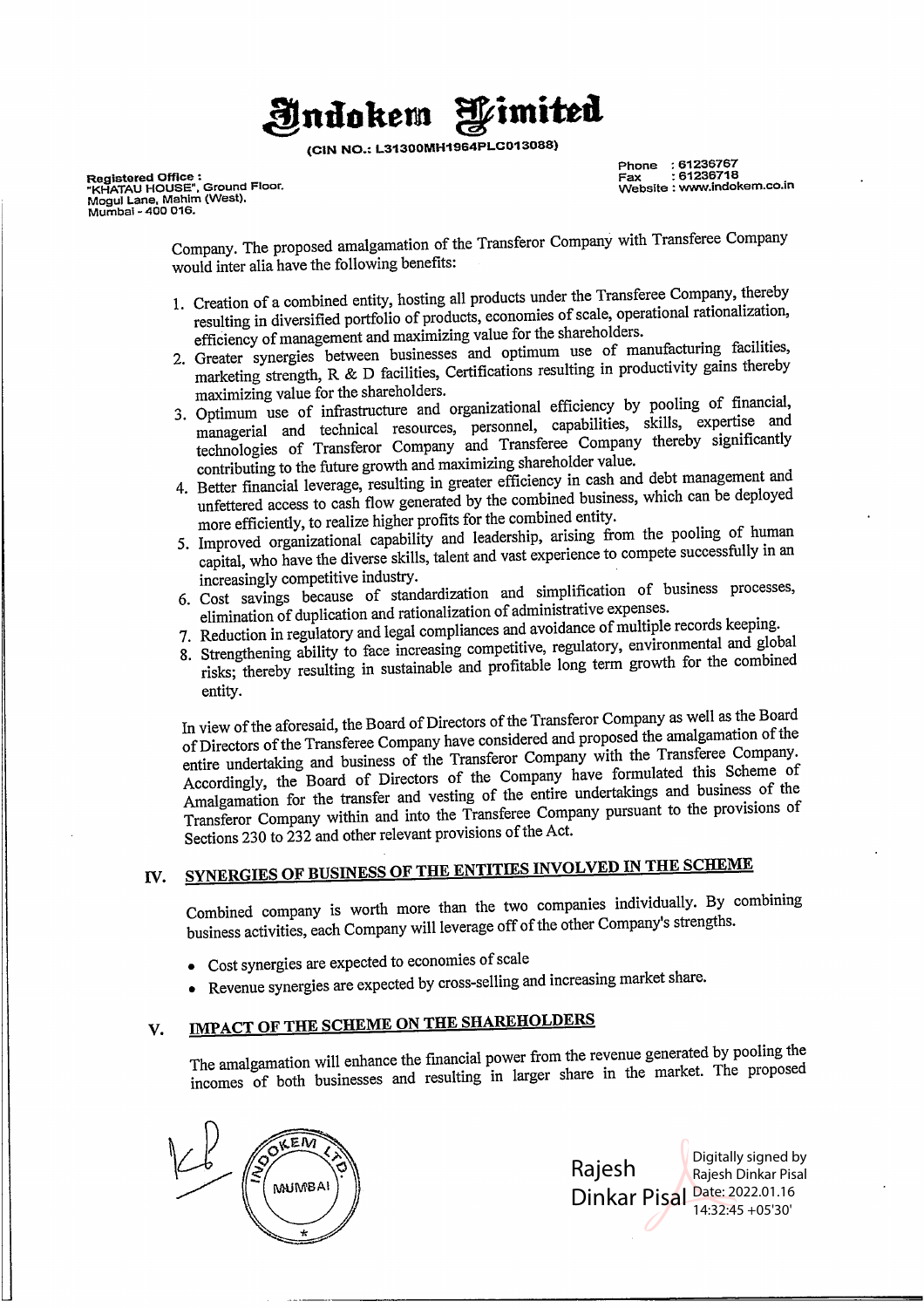# **Jl!ntlo kem ~imited**

**(CIN NO.: L31300MH1964PLC013088)** 

**Registered Office : "KHATAU HOUSE", Ground Floor. Mogul Lane, Mahim (West), Mumbai - 400 016.** 

**Phone : 61236767 Fax : 61236718 Website : www.indokem.co.in** 

amalgamation is in the interest of the shareholders, creditors, employees and other stakeholders of both the companies.

## **VI. COST BENEFIT ANALYSIS OF THE SCHEME**

Since the draft Scheme involves the amalgamation of the Transferor Company with the Transferee Company, the cost involved for the implementation of the Scheme will include administrative cost, cost of transferring the assets and cost of advisors. The Scheme is expected to provide both operational and strategic benefit from a long-term shareholder value creation. Costs incurred towards the implementation of the Scheme foreshadows the long-run benefit that can be derived by achieving strategic and operational synergies envisaged under the Scheme.

# **VII. RECOMMENDATION OF THE AUDIT COMMITTEE**

MUMBAI

The Audit Committee after a detailed deliberation and after taking into consideration the aforementioned documents presented to the Committee recommends the Scheme for favourable consideration and approval of the Board of Directors of the Company.

**For** & **On Behalf Of**  KEM

**'gnature amei** Mr. Kailash Pershad **Designation:** Chairman of the Audit Committee **Date:** 15/01/2022 **Place:** Mumbai

Rajesh Dinkar Pisal Date: 2022.01.16 Digitally signed by Rajesh Dinkar Pisal 14:33:25 +05'30'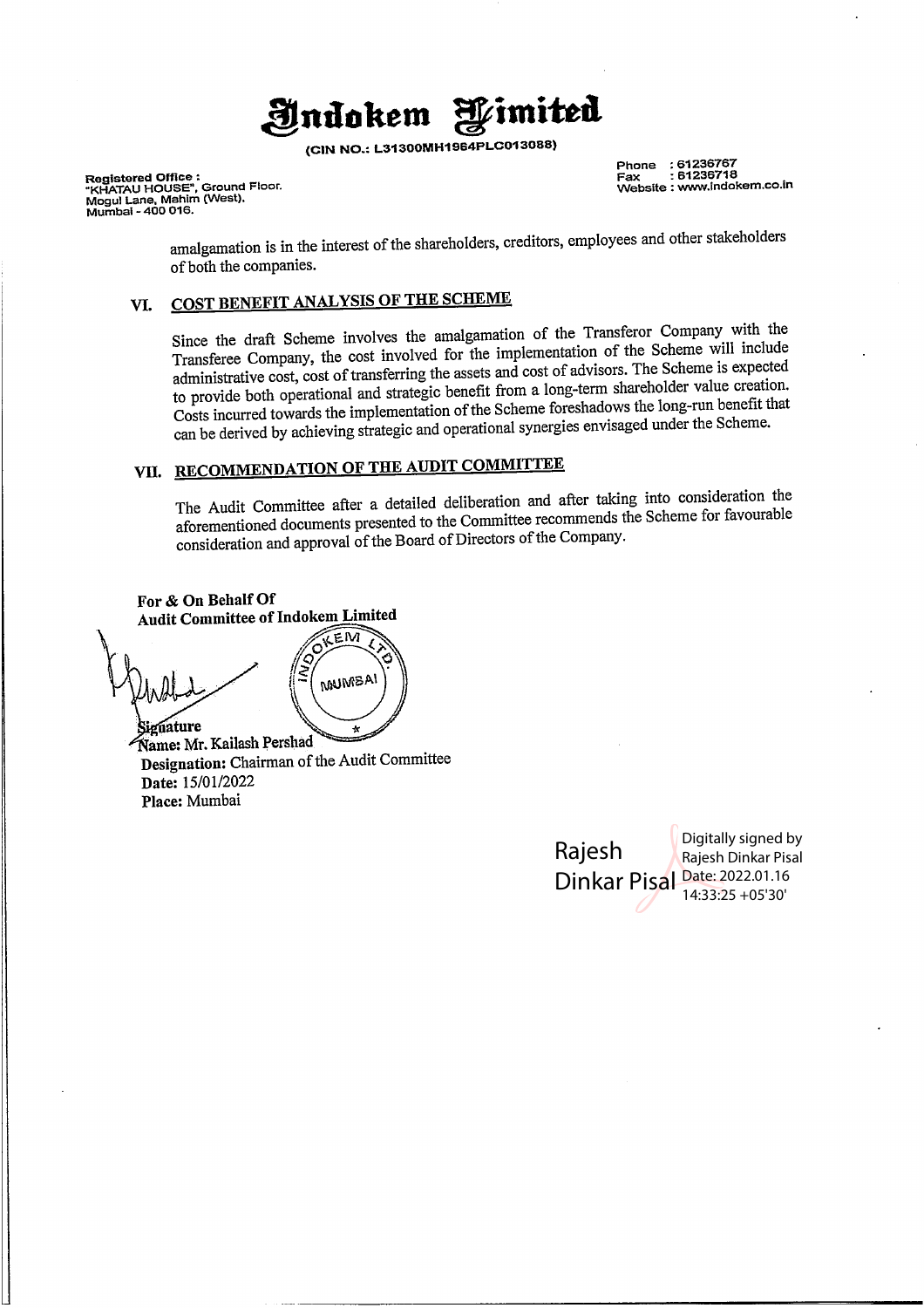Plot 23, Phase III, G.I.D.C., NARODA, Ahmedabad - 382330. INDIA Tel: +91 - 79-40209208, 40209209 Email: contact@refnol.com Website: www.refnol.com CIN No.L24200MH1980PLC023507



### REPORT ADOPTED BY THE AUDIT COMMITTEE OF REFNOL RESINS AND CHEMICALS LIMITED AT ITS MEETING HELD ON 15TH DAY OF JANUARY 2022 RECOMMENDING THE REVISED DRAFT SCHEME OF AMALGAMTION OF REFNOL RESINS AND CHEMICALS LIMITED WITH INDOKEM LIMITED AND THEIR **RESPECTIVE SHAREHOLDERS**

### **PRESENT:**

| Shri Bhalchandra Sontakke | : Chairman |
|---------------------------|------------|
| Shri Rahul Singh          | : Member   |
| Shri Mukund Nagpurkar     | : Member   |
| Shri Arupkumar Basu       | : Member   |

#### **IN ATTENDANCE:**

Shri Vikas Agarwal : Chief Financial Officer Shri Bilal Topia : Company Secretary

#### I. **BACKGROUND**

A meeting of the Audit Committee of the Board of Directors of Refnol Resins and Chemicals Limited was held on  $26<sup>th</sup>$  July 2021 and  $13<sup>th</sup>$  September 2021 to consider and recommend the Draft Scheme of Amalgamation ("the Scheme") of Refinol Resins and Chemicals Limited ("the Company" or "Transferor Company") with Indokem Limited ("Transferee Company") and their respective Shareholders, with effect from the appointed date i.e. 1<sup>st</sup> April 2021, pursuant to Sections 230 to 232 and other applicable provisions of the Companies Act, 2013 ("the Act") and the rules made thereunder, as amended from time to time (including any statutory modification(s) or re-enactment thereof for the time being in force) and Regulations 11, 37 and 94 of Securities and Exchange Board of India (Listing Obligations and Disclosure Requirements) Regulations, 2015 and SEBI Master Circular No. SEBI/HO/CFD/DIL1/CIR/P/2021/665 dated November 23, 2021 issued by Securities and Exchange Board of India ("SEBI Circular"), as amended from time to time.

The Board of Directors of the Company had approved the draft Scheme for Amalgamation of the Transferor Company with the Transferee Company on  $27<sup>th</sup>$  July 2021 and  $13<sup>th</sup>$  September 2021 based on the recommendation provided *inter alia* by the Audit Committee Report dated 26<sup>th</sup> July  $2021$  and  $13<sup>th</sup>$  September 2021 respectively. The swap ratio for the amalgamation considered in the Audit Committee meeting dated 13<sup>th</sup> September 2021 was determined by valuer based on the financials as on  $30<sup>th</sup>$  June 2021.

As per the query raised by BSE Limited on 03rd January 2022, valuation report is required to be prepared based on the financial statements not being older than 3 months from current date.



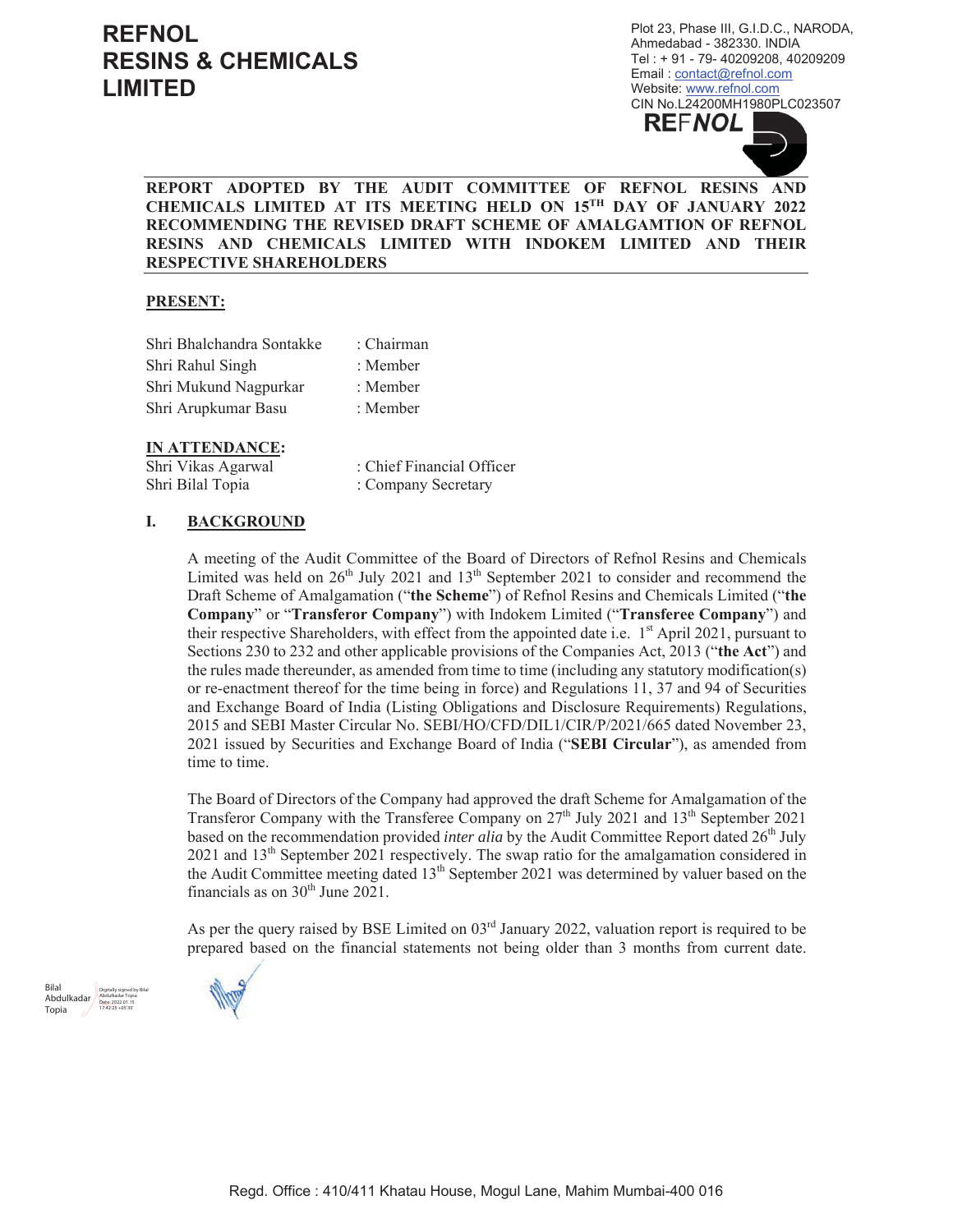Plot 23, Phase III, G.I.D.C., NARODA, Ahmedabad - 382330. INDIA Tel: +91 - 79-40209208, 40209209 Email: contact@refnol.com Website: www.refnol.com CIN No.L24200MH1980PLC023507 **REFNOL** 

In order to comply with the above requirement of BSE Limited, the revised valuation report has been obtained by the Company to determine the revised swap ratio based on the Financials Statements as on  $31<sup>st</sup>$  December 2021 (being not more than 3 months old). Accordingly, the swap ratio in the draft Scheme for Amalgamation has been amended based on the said valuation report. Further, the scheme is also amended to provide reference to the new Master Circular dated 23rd November 2021 in place of the old Master Circular dated 22<sup>nd</sup> December 2020.

In this connection, the following documents were placed before the Audit Committee for their consideration and recommendation to the Board of Directors:

- **Revised Draft Scheme**  $(a)$
- Certificate dated 17<sup>th</sup> July 2021 issued by B. R. Shah and Associates, Chartered (b) Accountants, statutory auditors of the Company, to the effect that the Scheme is in compliance with applicable Accounting Standards specified by the Central Government in Section 133 of the Act;
- Valuation Report dated 14<sup>th</sup> January 2022 ("Valuation Report") issued by Niranjan  $(c)$ Kumar, Registered Valuer – Securities or Financial Assets ("Valuer"), prepared based on the limited review financial statement dated 31<sup>st</sup> December 2021, recommending the consideration for amalgamation of the Transferor Company with Transferee Company; and
- Fairness Opinion dated 14th January 2022 ("Fairness Opinion") issued by Kunvarji  $(d)$ Finstock Private Limited providing a fairness opinion on the consideration for amalgamation of the Transferor Company with Transferee Company recommended by the Valuer in Valuation report dated 14th January 2022;

#### II. **NEED FOR THE MERGER**

The pandemic which has gripped the entire World from early 2020 makes one rethink priorities. Being a mid-sized Corporate, the Company is not immune to this thought process. First and foremost the thought is to control costs and recover from supply chain and logistical disruptions. By learning the right lessons from the pandemic, the Company has taken an opportunity to turn the COVID-19 disruption to its advantage by consolidating the 2 entities with an eye toward stimulating growth, gaining competitive advantages, increasing market share and influencing supply chains.

The Management foresees growth for both companies. Moreover, it will mean more financial power from the revenue generated by pooling the incomes of both businesses. As a chain reaction, having a greater financial power will also mean occupying a larger share of the market and having more influence over the customers by reducing the competition.

Bilal Abdulkadar 2000160081 Topia  $17.42.43 + 05.30$ 

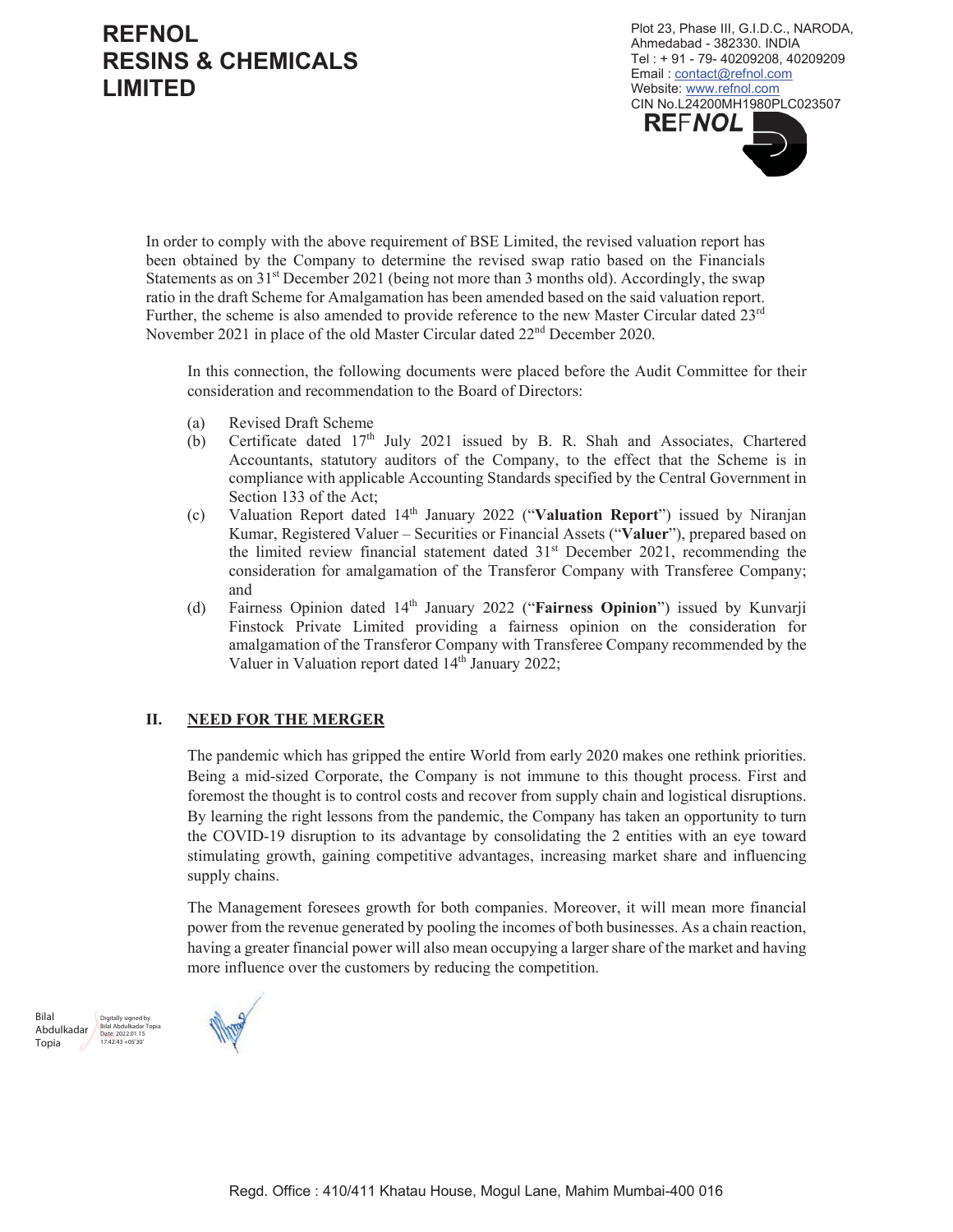Plot 23, Phase III, G.I.D.C., NARODA, Ahmedabad - 382330. INDIA Tel: +91 - 79-40209208, 40209209 Email: contact@refnol.com Website: www.refnol.com CIN No.L24200MH1980PLC023507 **REFNOL** 

#### Ш. **RATIONALE FOR THE SCHEME**

The Transferor Company and the Transferee Company are engaged in similar lines of business and complement each other. With an intent to expand the business and achieve larger product portfolio, economies of scale, efficiency, optimisation of logistic and distribution network and other related economies by consolidating the business operations being managed by different management teams, the Board of Directors of the Transferor Company and the Transferee Company propose to consolidate the business of the Transferor Company with the Transferee Company. The proposed amalgamation of the Transferor Company with Transferee Company would inter alia have the following benefits:

- 1. Creation of a combined entity, hosting all products under the Transferee Company, thereby resulting in diversified portfolio of products, economies of scale, operational rationalization, efficiency of management and maximizing value for the shareholders.
- 2. Greater synergies between businesses and optimum use of manufacturing facilities, marketing strength, R & D facilities, Certifications resulting in productivity gains thereby maximizing value for the shareholders.
- 3. Optimum use of infrastructure and organizational efficiency by pooling of financial, managerial and technical resources, personnel, capabilities, skills, expertise and technologies of Transferor Company and Transferee Company thereby significantly contributing to the future growth and maximizing shareholder value.
- 4. Better financial leverage, resulting in greater efficiency in cash and debt management and unfettered access to cash flow generated by the combined business, which can be deployed more efficiently, to realize higher profits for the combined entity.
- 5. Improved organizational capability and leadership, arising from the pooling of human capital, who have the diverse skills, talent and vast experience to compete successfully in an increasingly competitive industry.
- 6. Cost savings because of standardization and simplification of business processes, elimination of duplication and rationalization of administrative expenses.
- 7. Reduction in regulatory and legal compliances and avoidance of multiple records keeping.
- 8. Strengthening ability to face increasing competitive, regulatory, environmental and global risks; thereby resulting in sustainable and profitable long term growth for the combined entity.

In view of the aforesaid, the Board of Directors of the Transferor Company as well as the Board of Directors of the Transferee Company have considered and proposed the amalgamation of the entire undertaking and business of the Transferor Company with the Transferee Company. Accordingly, the Board of Directors of the Company have formulated this Scheme of Amalgamation for the transfer and vesting of the entire undertakings and business of the Transferor Company within and into the Transferee Company pursuant to the provisions of Sections 230 to 232 and other relevant provisions of the Act.

#### IV. **SYNERGIES OF BUSINESS OF THE ENTITIES INVOLVED IN THE SCHEME**

Combined company is worth more than the two companies individually. By combining business activities, each Company will leverage off of the other Company's strengths.

Digitally signed by **Bilal** Bilal Abdulkada Abdulkada Topia<br>Abdulkada Topia r Topia  $\angle$  $17:42:56 + 05'30$